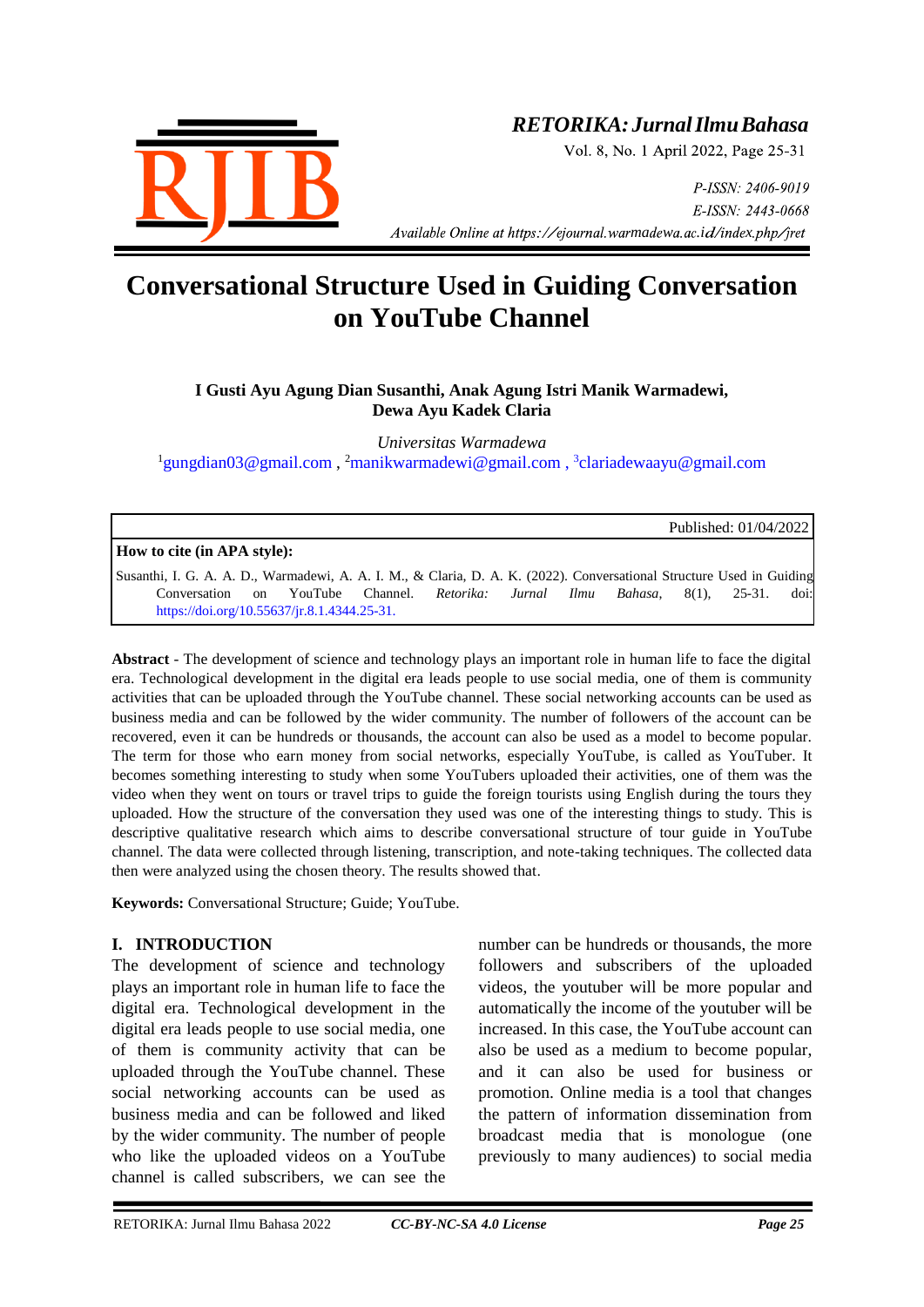dialogue (many audiences to many audiences) [\(Chaer, 2012\).](#page-6-0)

In this digital era, many people use YouTube as a media to do interaction. Likewise, tourism practitioners who use YouTube to do social interaction, to promote their business, for example tour guides who upload their tour trips on the YouTube channel. So that, it is very possible between business people and consumers who use YouTube to view or know the products through the YouTube channel account. Lately, many people also use YouTubers to promote their business product on the YouTube channel [\(Grice, 1975\).](#page-6-0) YouTuber is a term for users of YouTube accounts that are well-known on the social networking site, where the word refers to the word YouTube or it means people who have YouTube accounts. It becomes very interesting to do research on the conversation structure used in social media, especially on YouTube. The uploaded videos are interesting to watch. In this case, language is very important in the process of delivering information. Language is a tool used to communicate by members of the community. Language is a system of arbitrary sound symbols used by members of social groups to work together, communicate, and identify themselves [\(Chaer, 2009\).](#page-6-0)

[\(Susanthi, 2020\)](#page-6-0) explained that English conversation, especially the conversation of the tour guide itself, can be said to be a fairly complicated conversation structure, because tour guides must understand English before they can explain the journey of a location or interact with foreign tourists. According to [\(George, 2006\)](#page-6-0) the structure of any conversation that we have assumed is something that is already well known through previous discussions, pragmatically, this means that conversation is a scope of pre-existing conversational elements from the previous conversation of the addressee. From this background, it becomes very interesting to be used as a pragmatic study. In this study, we will discuss the conversational patterns of tour guides who are also YouTubers on their travels.

## **II. METHODS**

This present research is about the structure of speech YouTubers on YouTube accounts. This study follows up on previous research, namely a discussion of politeness in tour guide conversations, although the data sources are different. With the rapid development of technology, the data source is related to technology, such as social media, especially YouTube. This is because the impact of social media plays a very important role in people's communication behaviour in the digital era. The researcher directly involved in observing and collecting data in the form of speeches by tour guides from YouTube accounts. Researcher did not only observe and record the data that was needed in this study. In this case it could be said that the researcher was one of the research instruments, the researcher was also as a data collection tool [\(Moleong, J, 2006\).](#page-6-0) The data collection methods used in this research were listening and writing method by listening to the speech of the tour guide as a YouTuber. The use of the listening method was realized through basic techniques and advanced techniques. the basic technique used tapping techniques, then proceeded with free listening and speaking techniques and note-taking techniques [\(Sudaryanto, 2015\).](#page-6-0) Qualitative research that emphasizes meaning, focuses more on quality data with qualitative analysis [\(Sutopo, 2006\).](#page-6-0) This research is related to previous research. The previous study was about the politeness of a tour guide's conversation, the current study uses a YouTube account as the object or source of the study. This research was also conducted to find out how the existence of tourism practitioners on social media, especially YouTube. Thus, English, for tourism especially guiding as one of the special English languages that must be developed.

## **III. RESULT AND DISCUSSION**

The data was obtained from the YouTube channel, namely https://youtu.be/7f5Mn-g--Bk, with the title "Pengalaman Aku Menjadi Guide Bule di Bali". The YouTube account contains conversations of tour guides when traveling with foreign tourists in Bali. This video was selected based on the following considerations, namely, this video can answer the formulated problem, the video is clear and natural, the sound is clear and easily captured by the researcher.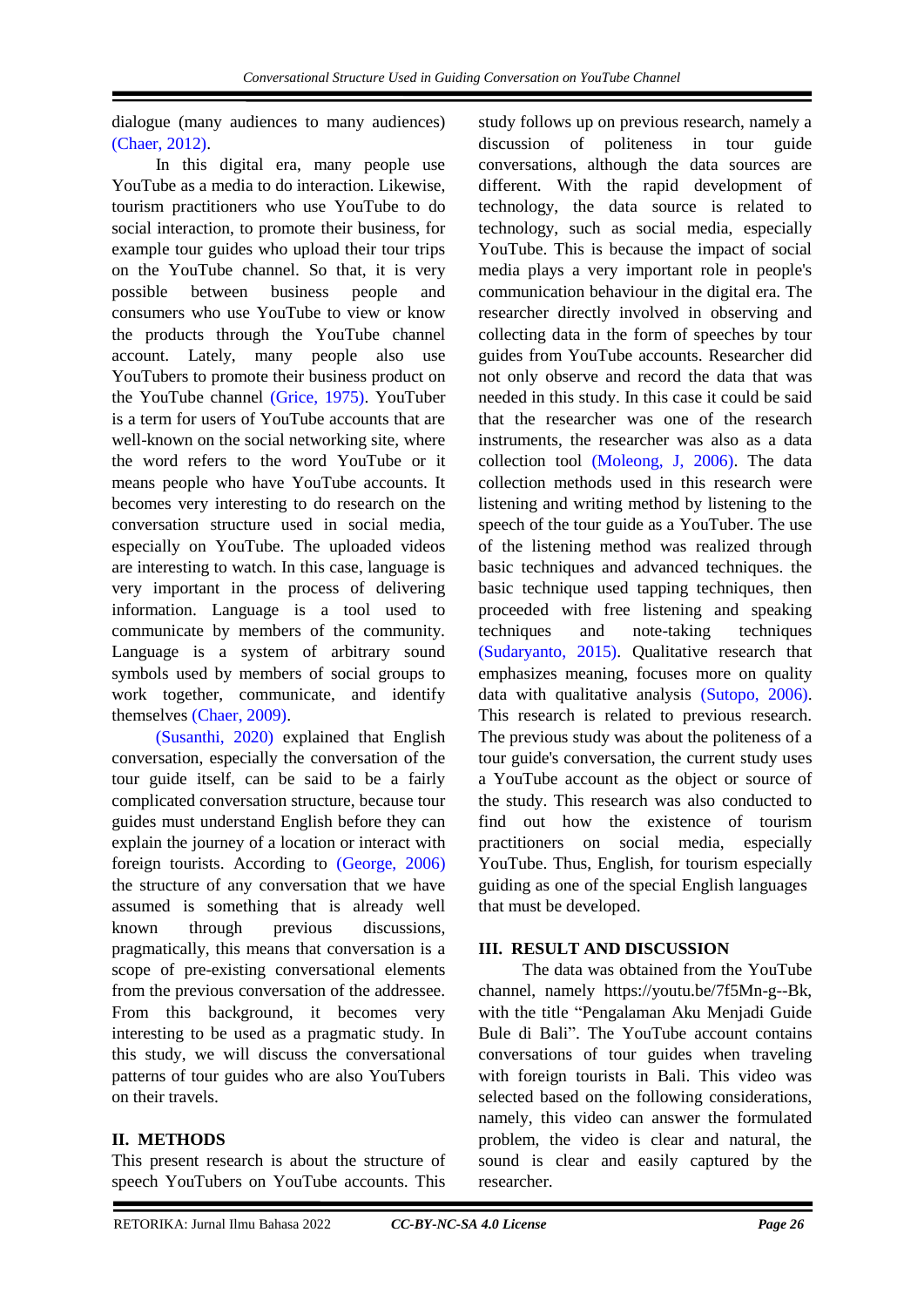

PENGALAMAN AKU MENJADI GUIDE BULE **DI BALI** 

Figure 1. YouTube Channel

The data were analyzed based on the theory of conversational structure presented by [\(Dornyei, 1992\)](#page-6-0) which divides the conversation structure into seven parts, namely: opening, turn-taking, adjacency pair, overlapping speech, interrupting, topic shift and closing. According to [\(Leech, 1983\)](#page-6-0) every conversation has a conversational structure so that the conversation is well organized. The data used in this study is from the YouTube channel. This study discusses the structure of the conversation between tour guides and guests. In the data, tour guides guide the journey of tourists from Germany, namely Steve and Esteban who are video creators from Germany, they are very interested in introducing the natural beauty of Bali to the world. The initial trip is to Kintamani to see the beauty of the sunrise from a height. Preparation begins at 02.00 in the morning. The following discussion is an analysis of the structure of their travel conversation. There were several scenes taken in the conversation between tour guides and tourists, namely: The structure of the conversation when heading to Kintamani, the structure of the conversation when they were eating, structure of the conversation when they were in Kintamani to enjoy the sunrise, structure of the conversation when visiting Ulun Danu Batur Temple, conversations when visiting rice fields, and conversations when visiting waterfall. The following is a discussion of each conversation structure.

## **1. Conversational Structure when Heading to Kintamani**

 Their initial trip was to Kintamani to see the beauty of the sunrise from a height. Preparation for the trip began in the early morning at 02.00. Steve and Esteban are very enthusiastic to see the sunrise, they would make a vlog to introduce Bali to the world community through the videos they get. The following is a conversation and analysis of their conversation structure at the beginning of the trip.

| Table 1. Conversational Structure when |  |
|----------------------------------------|--|
| Heading to Kintamani                   |  |

|                | Elements of      |                         |
|----------------|------------------|-------------------------|
| conversational |                  | Expressions found       |
|                | Structure        |                         |
|                | Opening Greeting | Guide: Good Morning.    |
|                |                  | Are you ready           |
|                |                  | hro?                    |
|                |                  | Steve: Of course. Yeay. |
| Turn-          | Asking           | Guide : Are you ready   |
| taking         |                  | bro Esteban?            |
|                |                  | Esteban : Yes           |
|                |                  | Guide : Give me high    |
|                |                  | five first              |
|                |                  | Esteban : Sure          |

The context of the conversation above occurred when the tour guide and group were preparing to Kintamani to see the sunrise. This is where their journey started at 02.00 in the morning. The tour guide started the conversation by greeting Steve and Esteban by greeting and asking their readiness "Good morning. Are you ready bro?". From the data above, it could be seen that the tour guide greets "Good morning" which is an opening greeting in the context of a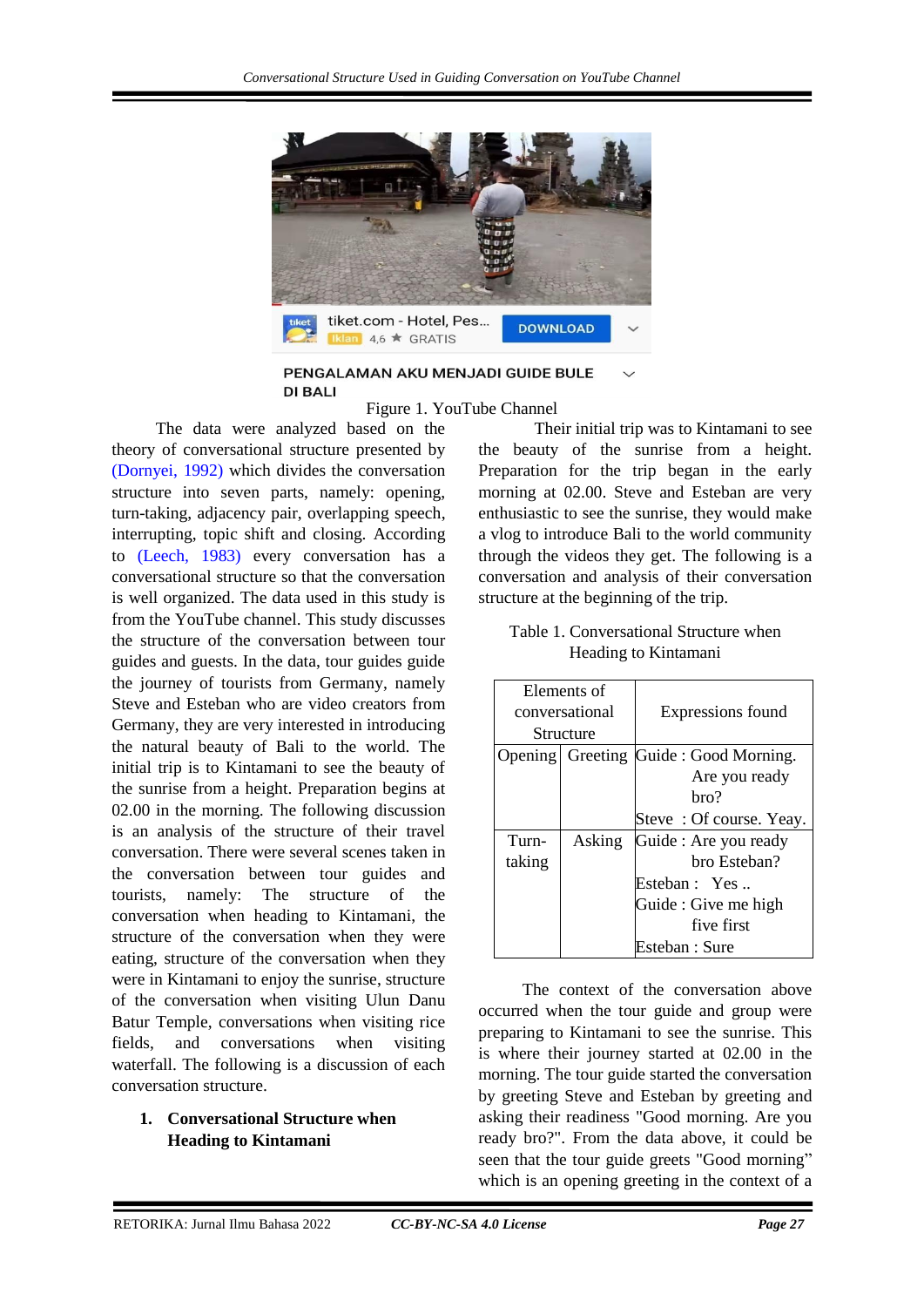conversation. In addition, turn taking is also found in the context of the conversation. Turn taking is the process of changing roles between the speaker and the addressee in a conversation. Turn taking in the context of a conversation could be seen when the tour guide asked Esteban's readiness that morning. In this case, the tour guide gave Esteban the opportunity to answer his questions. From the data above, it could be seen that the turn taking pattern could be described such as tour guide-Esteban-tour guides-Esteban. Thus, the structure of this conversation can be categorized as turn-taking. In the context of the conversation above, there are no adjacency pairs, overlapping, interrupting, topic shifts and closings.

# **2. Conversational Structure when Eating Activities**

On their way to Kintamani, they stopped for a moment to look for food. They stopped at a place to enjoy green beans. The following is a conversation and analysis of the structure of their conversation at mealtime.

| Table 2. Conversational Structure when Eating |  |
|-----------------------------------------------|--|
| <b>Activities</b>                             |  |

| conversational Structure | Elements of | Expressions found    |
|--------------------------|-------------|----------------------|
| Turn-taking Asking       |             | Guide : is it good?  |
|                          |             | Steve : it is super  |
|                          |             | tasty.               |
| Overlapping Giving       |             | Guide : it is Kacang |
|                          | information | Hijau                |
|                          |             | Steve: Kacang        |
|                          |             | Hijau?               |
|                          |             | Guide : Yes. --Green |
|                          |             | bean--               |
|                          |             | Steve : $---gr$      |

In the conversation above, Turn taking is also found in the context of the conversation. Turn taking in the context of a conversation can be seen when the tour guide asked the taste of the green beans they enjoy for breakfast. In this case, the tour guide gave Steve the opportunity to answer his question, which was about the taste of the green beans, and it was replied by Steve that he really liked the green beans by answering "it is super tasty". From the data above, it could be seen that pattern of turn taking conversation namely the tour guide-Steve. Thus, the structure of this conversation can be categorized as turn-taking. In the context of the conversation above, it is also found that overlapping is the state of the speaker and the addressee speaking at the same time. This happened when the tour guide said the name of the food they were eating and Steve also spoke at the same time which could be seen in the phrase green bean and the word great. In the context of the conversation, there are no opening, adjacency pairs, interrupting, topic shifts and closings.

# **3. Structure of the Conversation when They Were in Kintamani to Enjoy the Sunrise**

After eating, they headed to Kintamani at a high place to see and record the beauty of the sunrise. The scenery was very beautiful because they could see Mount Batur, Mount Agung and Mount Abang from that place and enjoyed the sunrise. The following is a conversation and analysis of the structure of their conversation at the time of seeing the sunrise.

|             |                   | Table 3. Conversational Structure when They |
|-------------|-------------------|---------------------------------------------|
| Elements of | Expressions found | Were in Kintamani to Enjoy Sunrise          |

|                    | Elements of<br>conversationals Structure | Expressions found                            |
|--------------------|------------------------------------------|----------------------------------------------|
| Turn-taking Asking |                                          | Guide: What do you                           |
|                    |                                          | think about                                  |
|                    |                                          | this place?                                  |
|                    |                                          | Steve: Great really                          |
|                    |                                          | nice guys                                    |
|                    |                                          | Topic Shift Confirming Guide : Steve you are |
|                    |                                          | from                                         |
|                    |                                          | Germany and                                  |
|                    |                                          | you make                                     |
|                    |                                          | vlog                                         |
|                    |                                          | YouTube too                                  |
|                    |                                          | Steve : yes, right                           |
|                    |                                          | Overlapping Confirming Guide: And you        |
|                    |                                          | Esteban                                      |
|                    |                                          | work for full                                |
|                    |                                          | go pro,                                      |
|                    |                                          | right?                                       |
|                    |                                          | Esteban: --sometimes-                        |
|                    |                                          |                                              |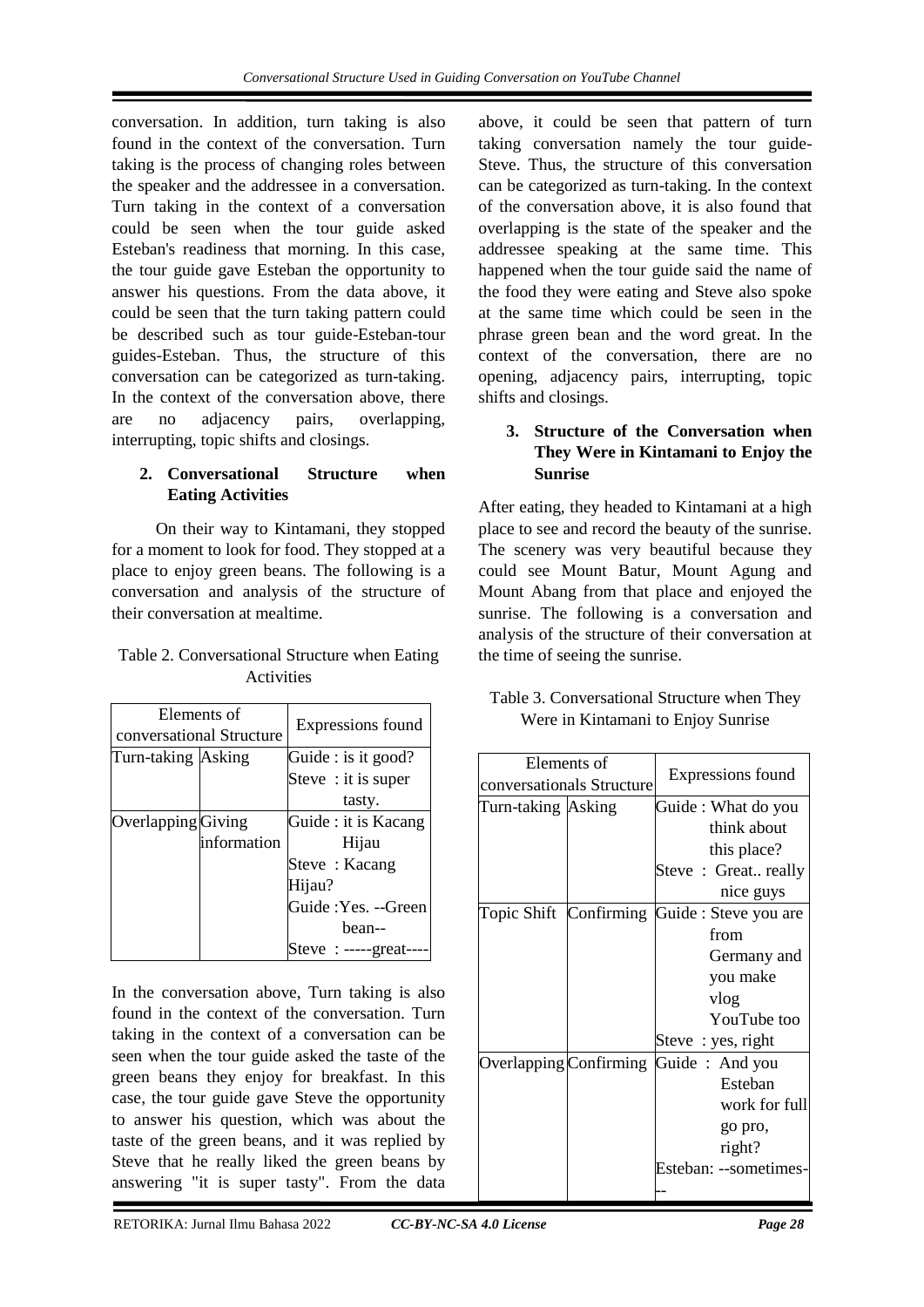In the conversation above, Turn taking is also found in the context of the conversation. Turn taking in the context of a conversation can be seen when the tour guide asked Steve and Esteban's opinion about the beauty of the sunrise in Kintamani. In this case, the tour guide gave Steve the opportunity to answer his question, namely about Steve's opinion about the beauty of the sunrise that morning they saw from a place in Kintamani, and Steve really liked the beauty of the sunrise in Kintamani by answering "great. really nice guys". From the data above, it could be seen pattern of turn taking conversation namely the tour guide-Steve. Thus, the structure of this conversation can be categorized as turntaking.

In the context of the conversation above, it is also found Topic Shift, that is a shift in the topic of conversation, which can be found when the tour guide changes the topic of conversation about Steve's work. The shift in the context of the conversation, which initially talked about the beauty of the sunrise, and then the conversation turned to a different topic, namely about Steve's work, this was found in the sentence "Steve you are from Germany and you make vlog YouTube too".

In the context of overlapping conversations, it is also found that the state of the speaker and the addressee speak at the same time. This happens when the tour guide asked Esteban's job and Esteban also spoke at the same time which could be seen in the tour guide's interrogative sentence to Esetben ----"And you Esteban work for full go pro, right? Esteban replied at the same time "---sometimes---sometimes". In the context of the conversation, there are no opening, adjacency pairs, interrupting, and closing.

# **4. Conversational Structure when Visiting Ulun Danu Batur Temple**

The next destination was Ulun Danu Batur Temple, they wanted to see the magnificent temples in Bali and saw community activities at the temple. The following is a conversation and analysis of their conversation at Ulun Danu Batur Temple.

| Elements of     |        |                          |
|-----------------|--------|--------------------------|
| conversationals |        | Expressions found        |
| Structure       |        |                          |
| Turn-taking     | Asking | Guide: What do you       |
|                 |        | think about this         |
|                 |        | temple?                  |
|                 |        | Steve: Beautiful. It's a |
|                 |        | heautiful                |
|                 |        | temple and               |
|                 |        | quite busy.              |
| Adjacency       |        | Guide : Esteban do you   |
| pair            |        | like it?                 |
|                 |        | Esteban : very like it   |

| Table 4. Conversational Structure when Visiting |
|-------------------------------------------------|
| Ulun Danu Batur Temple                          |

In the conversation above, Turn taking or taking turns is also found in the context of the conversation. Turn taking in the context of a conversation can be seen when the tour guide asked Steve and Esteban's opinion about Ulun Danu Batur Temple they visited. In this case, the tour guide gave Steve an opportunity to answer his question, namely Steve's opinion about Ulun Danu Batur Temple by asking the question "what do you think about this temple?", and it was replied by Steve that he really liked Ulun Danu Batur Temple by answering " beautiful..it is a beautiful temple and quite busy". When they visited Ulun Danu Batur Temple the people were busy preparing for the ceremony so the atmosphere was quite busy as stated by Steve. From the data above, it could be found the pattern of turn taking namely the tour guide-Steve. Thus, the structure of this conversation can be categorized as turn-taking. In the context of the conversation above, it is also found that Adjacency Pairs, which is a pattern that occurs automatically in conversation and always consists of two parts spoken by two different parties. Adjacency pairs could be seen when the tour guide asked if Esteban likes the place, namely by asking "Do you like it?" and Esteban answered "very like it". The questions and responses given are automatic pairs in conversation, when someone asks, of course, they can be answered with a response, in this case a positive response was given by Esteban. Thus, the structure of this conversation can be categorized as adjacency pairs. In the context of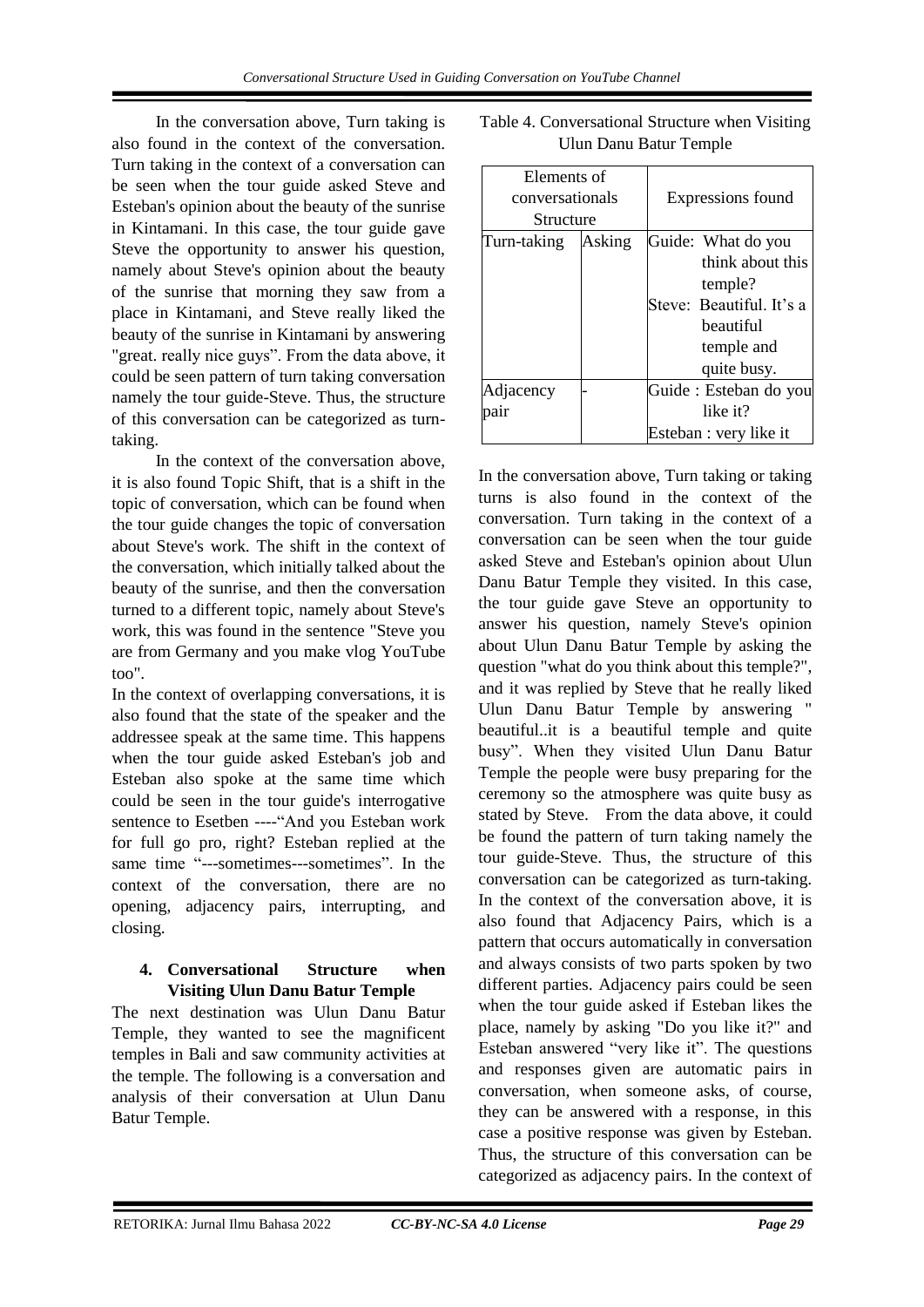the conversation, there were no opening, overlapping, interrupting, topic shift, and closing.

# **5. Conversational Structure When Visiting Rice Field**

Rice field is one of the tourist objects that is also a favorite of foreign tourists. The tour guide took Steve and Esteban to a beautiful rice field. The following is a conversation and analysis of the structure of their conversation when visiting the rice field.

| Table 5. Conversational Structure when Visiting |
|-------------------------------------------------|
| Rice Field                                      |

| Elements of<br>conversationals Structure |             | Expressions found    |  |
|------------------------------------------|-------------|----------------------|--|
| Turn-taking                              | Asking      | Guide : before you   |  |
|                                          |             | come to              |  |
|                                          |             | Bali, you go         |  |
|                                          |             | to another           |  |
|                                          |             | rice field?          |  |
|                                          |             | Steve: Yes, but here |  |
|                                          |             | is a secret          |  |
|                                          |             | spot.                |  |
|                                          |             | Nobody's             |  |
|                                          |             | here, we are         |  |
|                                          |             | the only             |  |
|                                          |             | tourist              |  |
| Closing                                  | Giving      | Guide: After this.   |  |
|                                          | information | We are               |  |
|                                          |             | going to             |  |
|                                          |             | waterfall            |  |
|                                          |             | Steve: Amazing       |  |

In the conversation above, Turn taking is also found in the context of the conversation. Turn taking in the context of a conversation can be seen when the tour guide asked Steve's experience of visiting the rice fields. In this case, the tour guide gave Steve an opportunity to answer his question, which was about Steve's experience visiting the rice fields, and Steve replied that he had visited the rice fields before, but the rice fields he visited this time was a special place because the place was very private, he expressed his opinion by answering " Yes, but here is a secret spot. Nobody's here, we are

the only tourist". Nobody is here, we are the only tourists." So that, from the data above, it could be seen that there is a shift pattern that can be described namely, the tour guide-Steve. So, the structure of this conversation can be categorized as turn-taking. In the context of the conversation above, Closing is also found when they wanted to leave the rice field and visit the next place. In the context of the conversation, there were no openings, adjacency pairs, interruptions, topic shifts, and overlapping.

# **6. Conversational Structure When Visiting Waterfall**

The next tourist object is a waterfall, this tourist object is the last tour of their trip. The following is a conversation and analysis of the structure of their conversation when visiting the waterfall.

| Table 6. Conversational Structure when Visiting |  |
|-------------------------------------------------|--|
| Waterfall                                       |  |

| Elements of<br>conversationals Structure |        |              | Expressions found |
|------------------------------------------|--------|--------------|-------------------|
|                                          |        |              |                   |
| Turn-taking                              | Asking |              | Guide : Do you    |
|                                          |        |              | like it?          |
|                                          |        | Steve : Of   |                   |
|                                          |        |              | course. I         |
|                                          |        |              | have              |
|                                          |        |              | been              |
|                                          |        |              | wearing           |
|                                          |        |              | this since        |
|                                          |        |              | five              |
|                                          |        |              | days.             |
| Topic Shift                              | Asking |              | Guide: Indonesia  |
|                                          |        |              | most              |
|                                          |        |              | wanted?           |
|                                          |        | Steve : Yes, |                   |
|                                          |        |              | Indonesia         |
|                                          |        |              | most              |
|                                          |        |              | wanted            |

In the conversation above, Turn taking is also found in the context of the conversation. Taking turns in the context of conversation can be seen when the tour guide asked Steve's opinion about the clothes Steve was wearing a cloth with logo Indonesia Most Wanted. In this case, the tour guide gave Steve an opportunity to answer his question, which was about Steve's opinion about the cloth, and Steve answered that he really